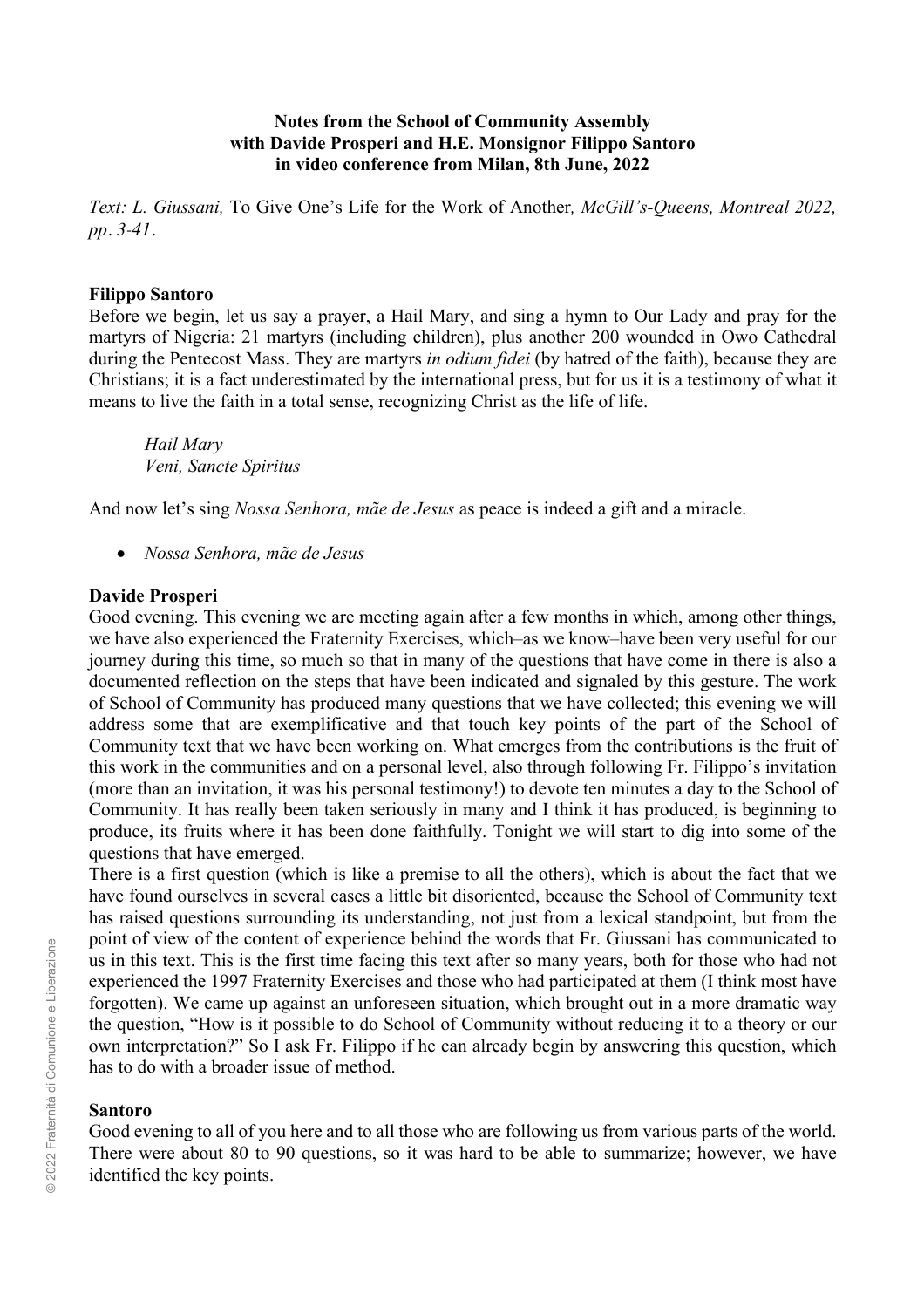This issue about the difficulty of the text is a fundamental question, and it makes us understand precisely that School of Community is actually a school, and in a school you don't go over the same things repeatedly, there are times where you go deeper into the content. This is precisely what Fr. Giussani wanted to do: instead of expressing himself in a spontaneous manner, as he had always done, he wanted to propose a meditative, reflective, dense text which requires pondering, and therefore he is inviting us to carry out a personal work. At school you don't always go over the same things, at school there is always something new to discover, and this demands a work on a personal and community level. This School of Community has required a real work.

There are testimonies that tell us how this approach to the work was experienced: it is as if a step forward towards the level of knowledge and affection was taken. Fr. Giussani's text broadens knowledge and introduces us to an experience and to know things through experience, not to repeat things theoretically; and then also to live a dynamic of affection, of friendship, of experiencing what the text said. This was the case for me too, after trying to present it in the most concise and simple way possible (trying to be simple and concise was definitely no picnic!). That's just how it is: when you become one with the content knowledge and fondness grow.

I wanted to start precisely from three testimonies that recount this journey.

"I would like to recount what the journey of this year's School of Community has been for me [and particularly the last Schools of Community]. In the beginning, when the new book arrived, we were all excited about the title, *To Give One's Life for the Work of Another*. We thought, 'We're finally going to read about what we need to do to spend our lives building God's work [what we need to do!].' The impact with the content was very destabilizing. We were suddenly faced with a difficult text that forced us to work hard. I remember Schools of Community where we read paragraph by paragraph [which in itself is a diligent task!] trying to understand and make what Fr. Giussani was telling us our own. We found ourselves far removed (in terms of experience) from what we already thought we possessed. Of course, we know that God is all in all and Christ is all and in all, but we still felt a gap, almost a distance from what the School of Community was saying. We found ourselves as if starting over again trying to make our own a judgment that we thought we already possessed [*já sei* in Brazilian: I already know, but instead it is like undertaking a journey again]. What was most amazing about this work was that despite our total inability to understand and translate into experience what we were reading, a lot of new young families attached themselves to that group. At some point it became evident that that place [the work of School of Community and its community] was more than the sum of the factors that each of us could bring, mysteriously an attraction that we were clearly not producing was recognized."

So the work produced first and foremost a gathering, a communal sense of commitment, of personal responsibility, because the School of Community is first and foremost a personal responsibility. Right now the most evident aspect is that we can't go on just by listening, it is my person who is called to respond; and therefore my responsibility is brought into play in front of a dense text proposed to us and which brings with it an experience.

Another testimony says, "In the last few years the times I went to the School of Community meeting without having read the text were more than the times I read it [a truthful confession, how many of us would need to do the same! He is honest here!]. So I decided to take the movement's directions (not just what I understood about Christ) seriously with all my heart, which doesn't mean just meditating daily but for example reading the book of the month (it had been at least fifteen years since I had done that!) and reading *Traces*. After the first few weeks of following what you pointed out to us, I realized that even though I wanted with all my heart to meditate on the School of Community's text at least five to ten minutes a day, too frequently I could not do it as I was overwhelmed by things to do. Therefore, for a few days now I have decided to do it at the beginning of the day, right after breakfast [the important thing is to do it: after breakfast, after having rested; ten minutes minimum, it is the bare minimum]. This work has helped me; I am slowly changing. This is not to say that I don't suffer from a sense of vertigo or unsteadiness when I stand before the Mystery who became man and also wants to meet me in this unimaginable, crazy way… Perhaps the words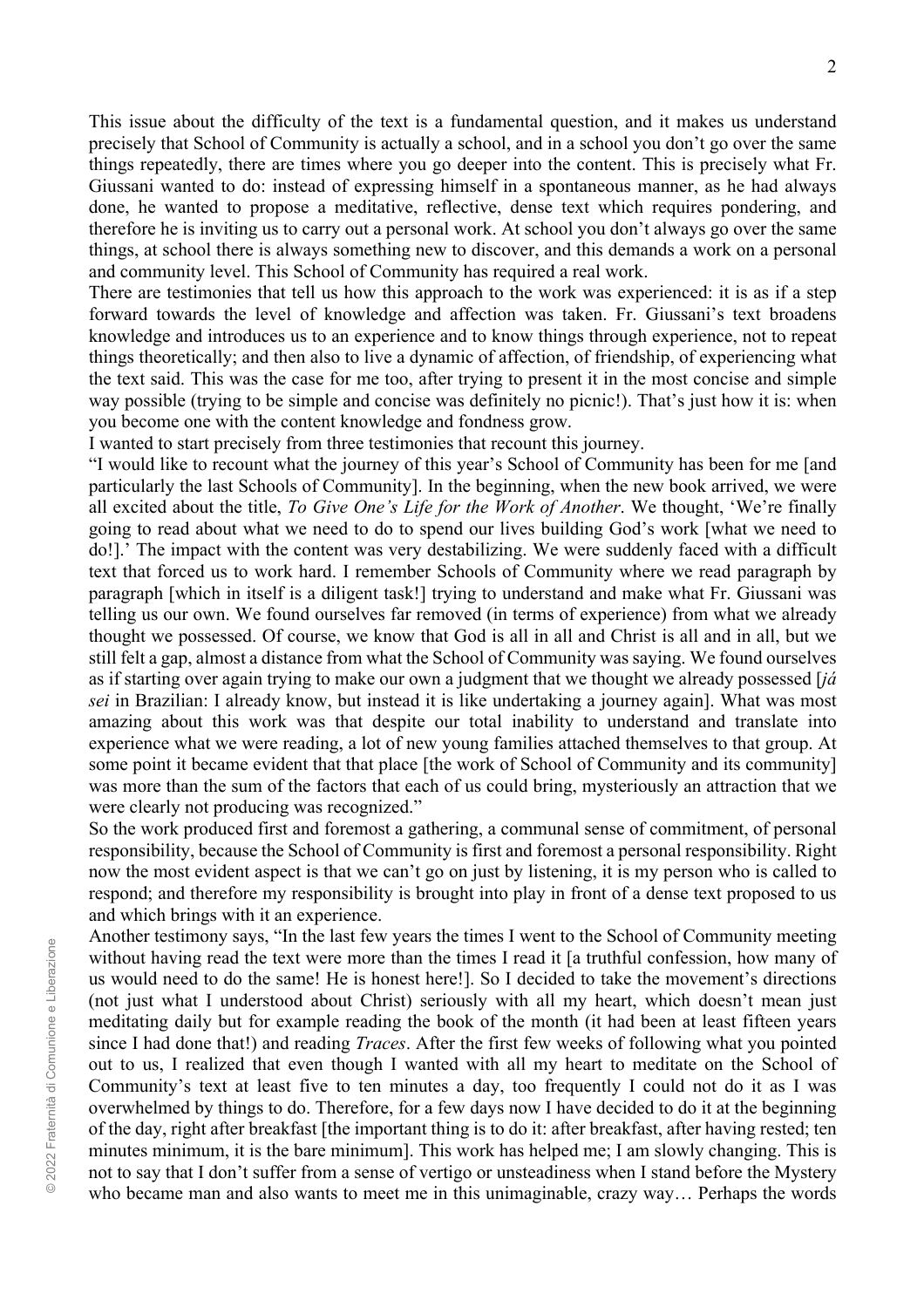from the School of Community that struck me the most were seven lines on page 21: 'Jesus as a man acknowledges and accepts to be, Himself, His Father's mercy [it's an interesting example, a sentence that one should carry in one's heart, in one's mind].' It was precisely this, to start the day with the desire to be 'the mercy of the Father.' These days I've been trying to look at everyone I meet with this desire: to be able to be, or rather, to accept being the mercy of the Father. Not that I used to treat people badly, but now my days feel less 'tiring,' I can't describe it any better than my heart being happier." So, it is a work that brings us back to reality, to treating people according to what we profess. Here is a third testimony, "At School of Community, at the very point that gave the title to the Fraternity Exercises, '*Christ is the life of my life*: in Him is summed up all that I would desire, all that I look for, all that I sacrifice, all that develops in me out of love for the persons with whom He has put me' (p. 37), from the first reading and then thanks to Father Lepori's intensely charged insights I thought, 'Wow, how beautiful it would be if I really lived as if Christ were the life of my life, but I'm not capable of that!' I understood, however, that such an attitude was a sort of obstacle, because it was as if I were once again entrusting to my own ability the possibility that Christ is everything to everyone. Instead, listening to the announcements, the Exercises, friends recounting their experience at School of Community, I understood that the fact that Christ is the life of life is not the outcome of a skill, but it is just so [it is what we have called ontology, something that precedes us]; He is, that is, He is the life of my life; whether I recognize it or not, He is. And so life, the circumstances I am given, the most significant events or the most difficult struggles, the people and opportunities I have, are given to me to discover this [reality is given to discover this, it is truly an adventure!]: He is already the life of my life; one understands this because when one lives with Him and for Him everything already takes on a different essence and enthusiasm [because He is present] and what I live serves me to realize this and to surrender myself, not to better myself, so that He become the life of my life, but rather to realize that He is already the life of my life, that without Him I go nowhere. In this way life has a different purpose, it is not a continuous effort to be a better Christian, but a great journey in which I have to go through everything that is given to me to discover that He is the life of my life, accepting every circumstance, and not fighting it, as a possibility and entreaty for Him to reveal Himself."

It is a testimony that responds to our struggle; it forces us to a work and does not reduce the Lord to a product of our hands, but recognizes Him as something that we have discovered and that is given to us in an encounter.

### **Prosperi**

This testimony and the first testimony that you read are very beautiful: the struggle is in the fact that it is not already possessed, but that is where the beauty of it lies!

The first series of questions is on the theme of happiness.

"On page 34 it is written, 'So, man truly acknowledges what God is only if in all that he does he entreats God for being–and every action is entreaty to God for being, that is for happiness, for being.' In the name of happiness I have seen dear friends leave their wives and children, saying they are finally happy despite the damage they leave behind them. I desire to be happy more than anything else. Yet, in this desire of mine, which sometimes can turn into pretense, there is something that does not add up. Is it a kid's dream? How can the harshness of life not cancel this desire and how is it possible to live it fully? In front of those friends who have left their families in order to be happy, the world approves, the moralists condemn, most remain indifferent trying to increase the thickness of the armor that separates them from real life. In what Giussani says I sense something much deeper than the level with which these things are approached even among adults, but I don't know how to unravel it, I don't know how to grasp it. I ask for help regarding this."

# **Santoro**

There is a starting point which is as firm as a rock: life is made certainly for happiness. We must not ignore this: we are here for happiness, for the foreboding of a happiness, of a fullness. Jesus, Fr.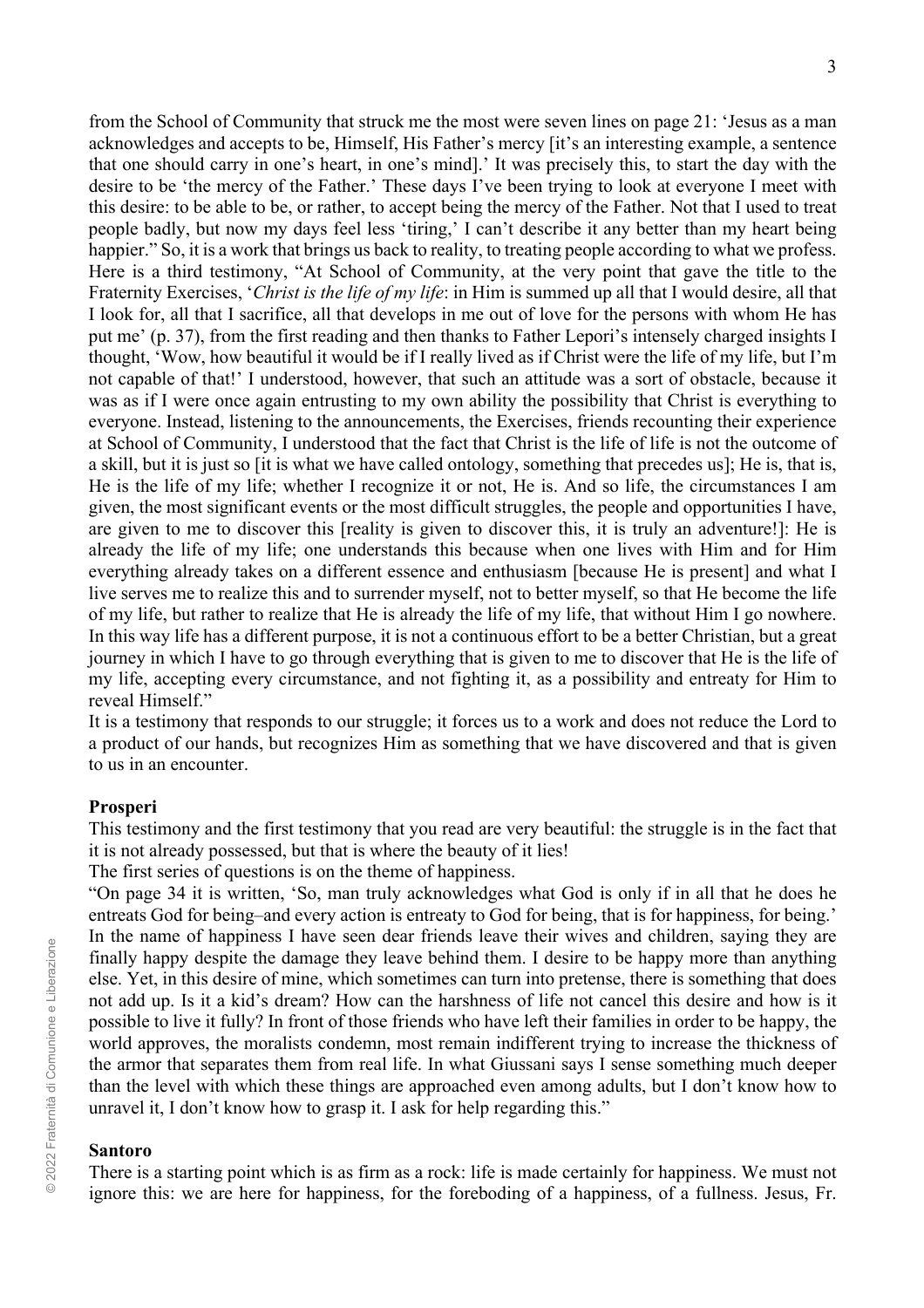Giussani once said, "needs like bread that the people who follow Him have a taste for life" (cf. L. Giussani, *Is it possible to live like this?*, Vol. 1, *Faith*, McGill-Queens University Press, Montreal 2008, pp. 47, 131-132). We got up and moved for this. The journey towards happiness in this life is through circumstances and first of all through people; so the attraction towards a woman who is not your wife, she too is a gift God gives you to acknowledge Him. Here lies the heart of the problem, as a judgment must be involved: does fulfilling the claim of that irresistible attraction launch you into a limitless perspective, bring you closer to your destiny? Is it according to the design of the Mystery? Here, this is the structure of my reply, which I will give with a testimony of my own. I have been told to give examples, and I am also comfortable sharing them with you.

I went to Brazil, sent by Fr Giussani. I started teaching at the Pontifical Catholic University of Rio de Janeiro. I taught Theology; in the Theology course there were also laymen and laywomen, and among the laywomen during my lectures there was one who was interested in what I was saying and in the novelty she found; although she was a follower of Liberation theology she was very struck, and so she came to see me at the parish, she started to follow me, she even came into the movement, then she told me, "Let's go for a walk on the sidewalk of Copacabana"; and I said, "Wow!"

# **Prosperi**

A Brazilian woman?

# **Santoro**

Yes. And this one had it all, she wouldn't go unnoticed, she was married with children. I even said to her, "Come join the movement," I tried to get her to meet some of the others. She came, however the goal was a little different. So in this case, what is attraction? Real attraction has to do with your destiny. If it doesn't have anything to do with your destiny, if it doesn't have anything to do with the fullness of your life, if it doesn't have anything to do with the story that the Lord has put you in, that builds up your life–with your husband, with your children, your work–then it is not true attraction. True attraction is a simpler and truer relationship with destiny. For you and also for the other person. My freedom at play was to say to her, "The help I can give you is to be happy in the condition in which the Lord has put you, is to invite you not to move to another path, that is, it is the help to live the circumstance that brings you closer to your destiny, closer to Christ, Christ made man and who has reached you." This I repeated to other people who came to talk to me, "If God has put you on a specific path, if he has given you a wife and children, if he wanted you to share in his being a father, abandoning the path will never be a path towards happiness." "Ah, but there is a sacrifice!" Sure, but it's a matter of adhering to a judgment, otherwise that attraction–in itself good–without a judgment of what ultimately matters is blind and doesn't help lead to happiness. So let's help each other follow the true journey, the path to fullness. Because what then happened to me is that even through sacrifice (because all of this entails a sacrifice) the certainty of a truer horizon, a truer relationship opens up. And in this way that person's journey also became lighter, thank God; certainly not thanks to me, I just tried to do what I could.

Let me tell you one more fact, which also happened in Copacabana. As a missionary I was destined to go to a suburban favela; then the cardinal, since I was to teach Theology, sent me to a parish in Copacabana to learn Portuguese, and there the parish priest wanted both Fr. Giuliano from Rimini and me to stay. So we started working and meeting people. In the mornings I had classes and in the evenings I celebrated Mass; normally there were a few ladies with gray hair, a few of our boys, someone from the community. One evening a beautiful lady comes in a low-cut outfit (a beautiful woman, in short!) and I think, "Jesus, what happened?" I give my homily, explain the gospel. To my surprise, after Mass this lady comes up to me and says, "Father, I was struck by what you said about gratitude. I am recovering from an illness and I came to church to thank the Lord. What should I do to respond to this gift and to follow the Lord more? Should I make an offering?" "No, no ma'am, you don't have to make an offering. Next Thursday come to the School of Community meeting with a group of friends of mine." And–struck by what I had told her–she came to the School of Community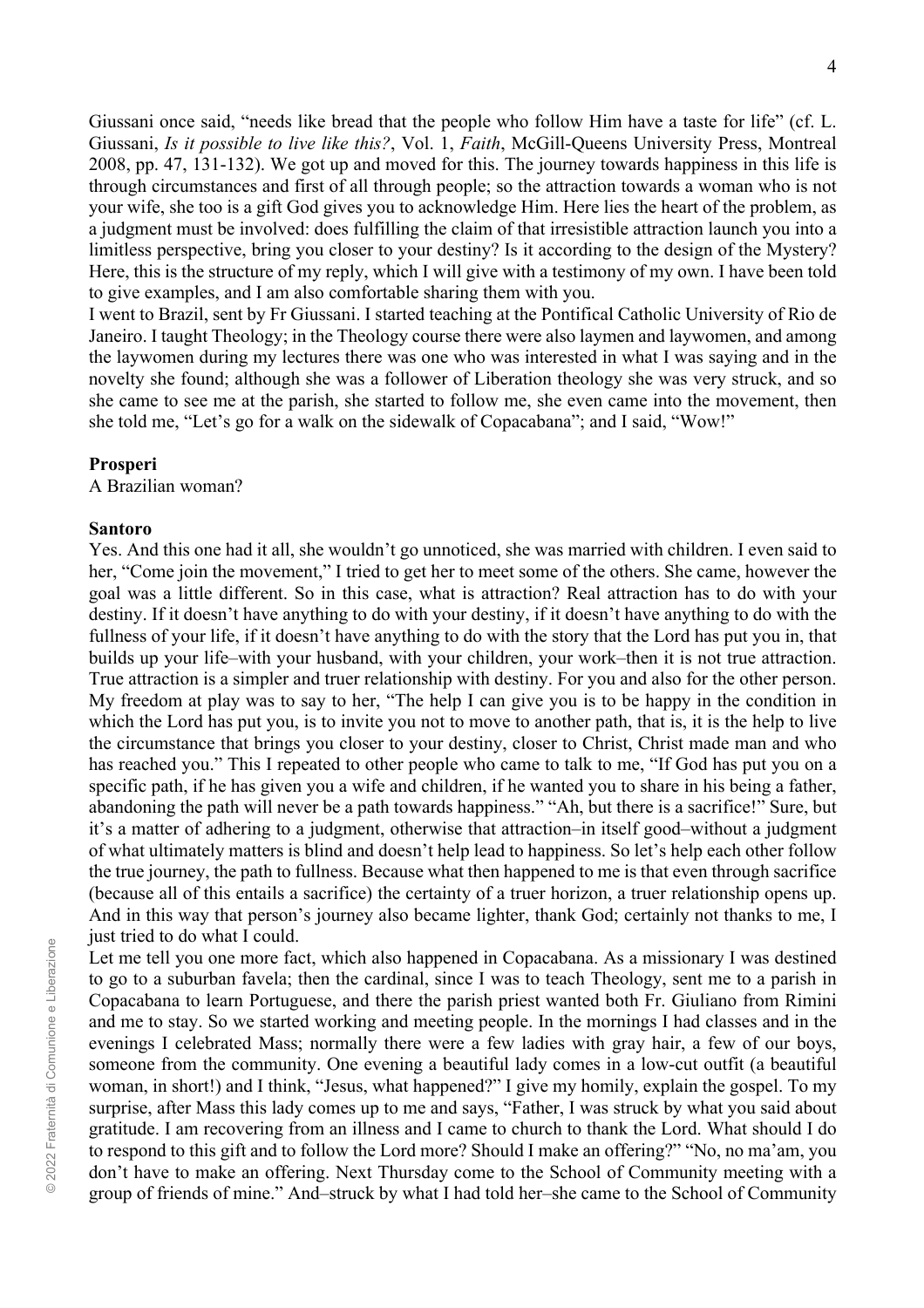meeting! She would normally come all dressed up, too, so all the men would notice her. She was a telenovela actress, the 8:00 p.m. telenovela–in Brazil there is a 5:00, 7:00 and 8:00 p.m. telenovela– the unmissable one, which everyone watches religiously! This lady came and began to become interested and started participating. Monique was her name. Fr. Giuliano and I accompany her and she started telling us about her entangled relationships. Then she said, "But your friendship is more beautiful than my mess! It's more beautiful because when we're together it's like it's a party, there's singing, there's this, there's that, it's something else!" And so she looked at her life once again, readjusted herself in her relationships, started taking holy communion again, out of a desire for a greater happiness, for an experience of a greater beauty. Then–look at the Mystery!–her illness, leukemia, came back, and the Lord called her; and all the *Tele Globo* actors came, and we met them. She was a means for an encounter for so many of her friends from that world, the strangest and the best: Milton Nascimento and others, people who came and became closer to the movement. She became an instrument of an encounter, and then the Lord called her. However, the title we gave her, thinking of Monique, is what we discovered with Leopardi: *Cara beltà,* dear beauty*! Cara beltà* is the closeness of destiny, even in sacrifice, because it was not easy–neither for me, nor for her–to take the straight. Indeed, what is needed is the experience of a more intense, more vivid, greater beauty. Sacrifice then is like the road to destiny, because sacrifice makes you love the other person as Christ loves them, because their happiness is their encounter with the Lord, is keeping on His path, is being in His embrace: "dear Beauty."

So this is the path to happiness, it is a path in which one responds to the Lord. And in so many relationships I can see gratitude because I have been the Lord's sign for a greater love, out of which emerge many vocations to virginity, to marriage, to a response, to the sacrament, faithfulness to the sacrament, faithfulness to the Father, love to the Lord as we have encountered it. For this is at the heart of Christian virginity: love for destiny, love for destiny without possession. There is no one else who speaks like this but Fr. Giussani. When Giussani speaks of sacrifice, he removes any shadow of moralism, because it springs from a greater passion, a greater impetus. So the journey to happiness is the path we are on; obviously we aren't alone in this, we are not by ourselves.

I got another message from a Spanish friend of mine who says, "Dearest Fr. Filippo, as you said in your homily for Enzo Piccinini's anniversary [I was in Modena, and nearby in Nonantola, I had celebrated Mass for the 23rd anniversary of Enzo's *dies natalis*], in this journey we are not alone [we are not alone because our journey stems from a relationship]. Fr. Lepori also emphasized in the Exercises that after the encounter, Marta undertook a journey within a company of people and in time, with the passing of days, generations, this encounter eventually reached you. And it reaches me and makes me thank you for your perseverance during the fifty years of your priesthood." This year I celebrated fifty years in the priesthood, of honored service to the Church of God. During the Mass in memory of Enzo I had said, "I celebrated fifty years and many times people say, 'The day of ordination is so beautiful!' and I say, 'Of course it is beautiful, but fifty years later it is even more beautiful!'" by virtue of a journey, because life is a journey, it is not the joy of a moment, it is a joy that becomes greater in time, it is the joy of a journey through sacrifice, in obedience to the circumstances; the circumstances speak to you and you embrace them because you are not alone. In fact, my priesthood coincided with meeting Fr. Giussani and therefore with a history; we are not alone in the journey. And then she asks, "But how can we not be alone? Because we do not make ourselves, we are not made by ourselves. St. Irenaeus of Lyon said that every man's story is the exact time needed for God to fulfill his creature. We are made. 'I am you who make me,' repeats Carras, echoing Fr. Giussani. We do not know how to get to fulfillment, we do not know the design. These last weeks I have been so struck by how people seek Him out so little in their lives. It is as if Jesus is saying to us, 'is this all you ask of me? Do you think that is all you need? I came to give you me, to give you my presence, to give you everything: life, everything, as the Father gives it to me, and you only ask me for these little things?'" The question is to ask for His Presence because we are made of Him. This Spanish friend had finished rereading Nicodemus' letters and concludes by saying, "So one day when we get to heaven [she has a serious illness] we will bear on our faces the cross and resurrection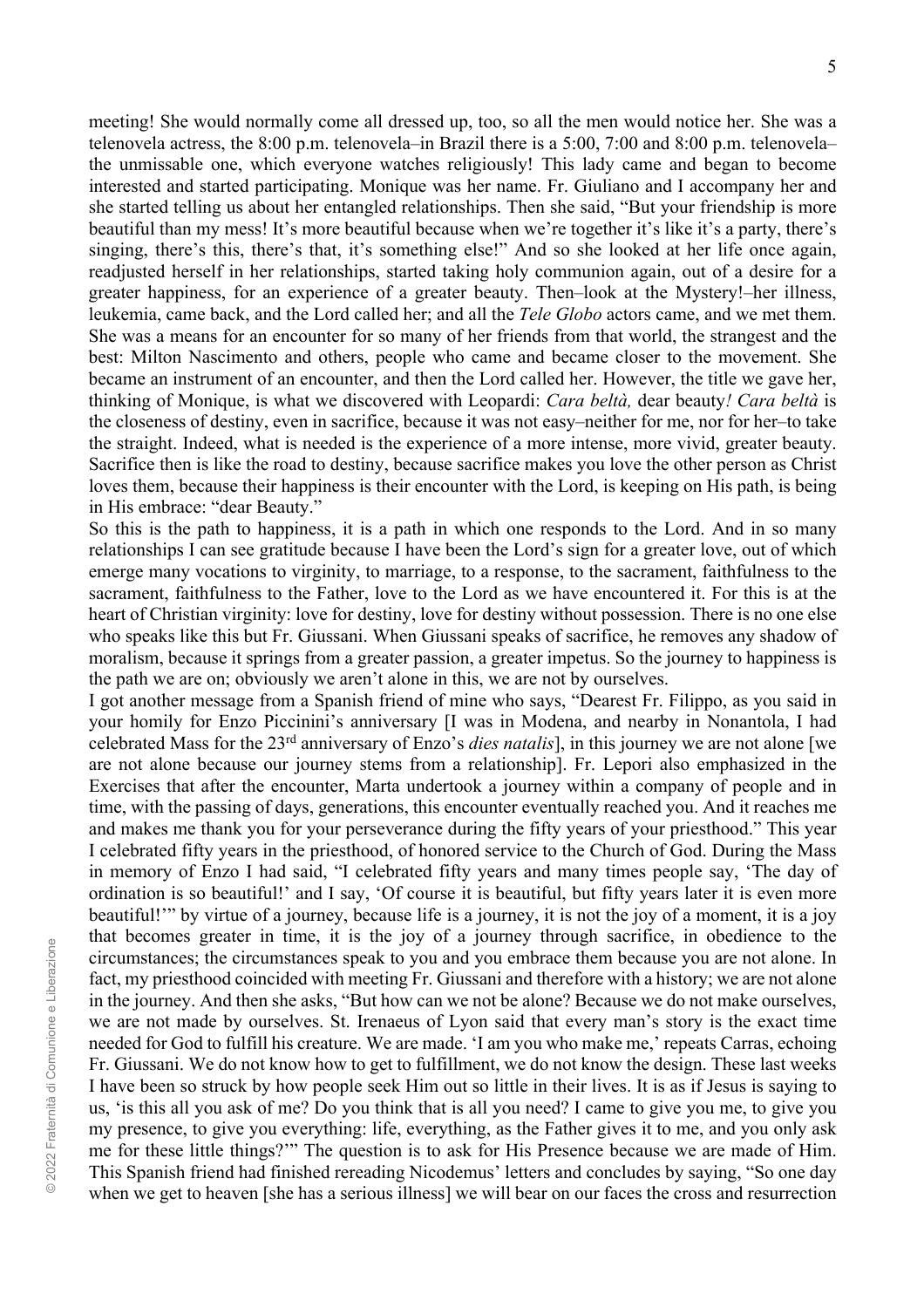that we remembered on June  $6<sup>th</sup>$  on the 1<sup>st</sup> anniversary of the passing away of our friend Zatto from Rimini, who in just ten months of illness showed us the testimony of what holiness means. We are surrounded by saints, what is needed is a small but irreplaceable 'yes' to such greatness."

#### **Prosperi**

Thank you, also because many questions touched on this very point: "How do I truly recognize the fundamental needs of the heart?" What Fr. Filippo told us with his experience exemplifies the "how" very well. The needs of the heart are indestructible (this is what we learned to recognize through School of Community) and therefore they cannot be manipulated or compromised; however we can confusedly identify them with feelings which sway us. It is a judgment which turns the heart's need into self-awareness and thus makes you see reality for what it is, because the heart's need implies awareness of our destiny–as you were saying, Filippo–. This is the greatest help in recognizing what these needs really mean: awareness of destiny. It is destiny at stake, not our feelings, not what seems to us to be most true, what seems to correspond to us the most. Sometimes awareness of our destiny demands something that immediately would not appear to correspond to us and it involves what you called "sacrifice," that is, the affirmation of a greater good, the recognition of a greater good.

#### **Santoro**

Of course, the fundamental point was that when Monique joined our company she said, "This friendship is much more than all the other places I met before," that is, it is something else, it is a place, it is an experience.

#### **Prosperi**

A second group of questions is summed up by this contribution, "Looking at my experience I recognize with certainty that my life and the lives of so many friends around me are marked and shaped by the encounter with a certain human reality, an exceptional and mysterious history, a human reality 'in which the mystery of Christ is present' (p. 37). I would like to ask then: what does it mean to 'become aware […] of the encounter we have had' (p. 37), so that this experience of my own foreboding of the Mystery becomes the familiarity with Christ and the affection for the person of Christ that brought Giussani to say, 'we must say, *You*, and You, *O Christ*, we must say to the man Jesus of Nazareth.' (p. 39), to the point of 'understand[ing] that He is the central point of everything, of the whole of my life […] the life of my life?' (p. 37)".

#### **Santoro**

How to become aware of the encounter made? The first step is the simplicity of looking at our history. In the text, on page 37, Fr. Giussani says, "we must become aware of the event *as* it happened to us, of the encounter we have had," become aware of how it happened in the encounter we had, become aware of our history. And then he says: so it was for me, "I was somehow **channeled** into a companionship that made and makes the mystery of the Church immediate for me. It is therefore an emergence of the Body of Christ. [channeled: without the encounter of that Mass that evening Monique would have gone for another channel, she found a channel she would never have thought of, however the encounter happened]. It is the company we call vocational, that is, the company that involves because it generates and is generated by the experience in which the charism has touched me." He then quotes St. Augustine: "*In manibus nostris sunt codices, in oculis nostris facta*," he is referring himself to the Gospels to be read and the people to be met and followed. "In the whole life of everybody there is a fact that has meaning, a presence which has been an influence throughout life, a presence tending to influence the whole of life: it has enlightened the way of conceiving, of feeling [...] This is called an event." And this happens again, it didn't just happen in Copacabana, it happened when I went to Petrópolis afterwards, when I went back to Taranto, it happens in the present in encounters of all kinds as a bishop in Taranto.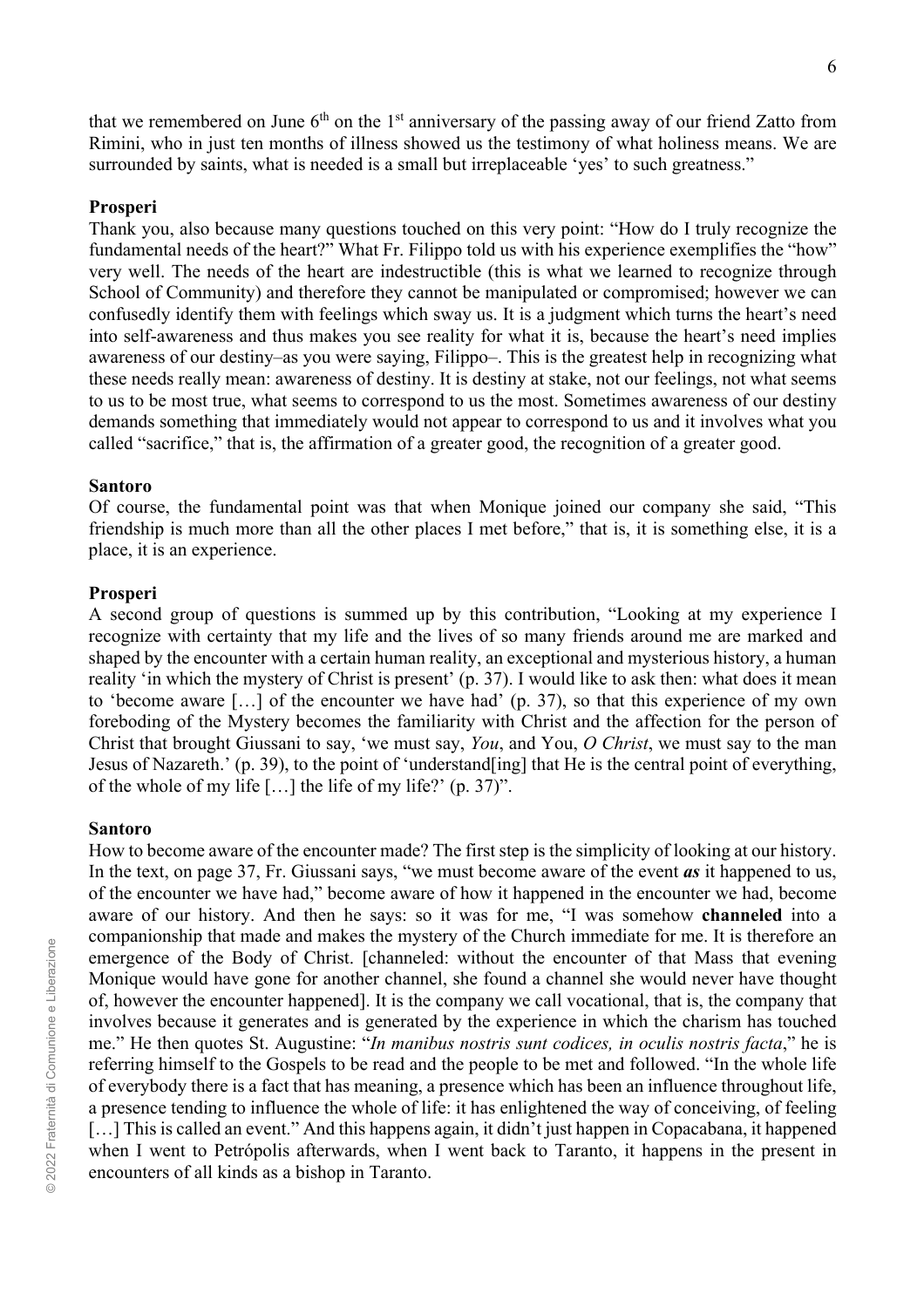We need a certain familiarity with this history in which we found ourselves, we should not take it for granted. There is a need for a familiarity, a familiarity which is a preference, a special preference. And that is exactly what it is. To become aware of the event, that is, a familiarity that provokes us. Everything in our life is really a great opportunity to become aware of what has happened to us, of the gift that has happened to us.

How does it happen? How it happened to us in the past and how it happens today is what puts us back on the right path, on the path that the Lord is indicating to us, because we have everything we need in order to live this experience. Let's move on.

## **Prosperi**

# Another question:

"In the chapter 'Christ is All and in All,' in points 5 and 6, it struck me very much that Fr. Giussani, both in describing Jesus' relationship with the Father and our relationship with Jesus and with others, uses the verbs 'acknowledge' and 'accept' at different times, referring to the reciprocity inherent in friendship. So many relationships that I experience every day do not always contain this dynamic of mutual recognition and acceptance, and so they often become empty and formal.

What exactly does it mean to love destiny and that when I love the destiny of another and this person recognizes and acknowledges it, then there is friendship? And if the other does not recognize that I desire his destiny and does not accept it, does that mean there is no friendship? But isn't that closing the doors to Mercy in the dynamic of friendship?"

## **Santoro**

On page 35, still on friendship, the text again says, "Every human relationship is either friendship or otherwise it lacks something, it is defective or false." But is it not an exaggeration to say that if it is not friendship, it is defective or false? There is a progression: every human relationship first is lacking, then it is defective, it is missing something. But here Fr. Giussani explains well; again on page 36, speaking of reciprocity, he says, "Accepting and welcoming this gift makes reciprocal the love that He, who gave it to us, possesses, displays, and shows. Accepting it is the love that we show to Him who gave us the gift. […] friendship is a reciprocity of gift, of love, because for a created being, like man, the supreme form of love for God is to accept that you are made by God, to accept to be, to accept being which is not one's own but is given."

There is a great aspect of friendship here, and that is that He accepts us as we are, we are the first to be accepted as we are, He calls me "friend" as I am. But think about this (this is something that has always moved me!): Jesus says "Friend" to Judas when he is about to betray him, so Jesus loves everyone, He loves even those who are about to condemn him. Of course, there is no reciprocity there, but that is the lack of response to the gift. Then there is the relationship with another poor man who is St. Peter who betrays him, and when Jesus says to him, "Simon, son of John, do you love me?" (he says it to him three times), Peter replies, "Yes, Lord, you know that I love you." (John 21:15-17). This is friendship, this "yes" is a reciprocity. But do you get it? One of them goes and betrays Him and He calls him "friend," and then says, "I have called you friends", "You are my friends if you do what I command you, I no longer call you slaves" (John 15:14-15). So–beware!– doing what the Lord tells us is not moralism, it is morality.

Many times we say, "No, if I have to do something I don't 'feel like doing', I'm acting out of a moralism." But are we like kids who say, "I don't go to Mass on Sunday because I don't 'feel' like it?" It's understandable for a teenager, for a kid, but if you as an adult say, "No, that's a sacrifice, I have to 'feel' like doing it..." What do you have to feel? Instead do you see the greatness? It is the offering of Christ's friendship given to you at that moment, in the supreme sacramental gesture of the Lord's Passover. A body, a community of people is needed to remind you of the Lord's Passover, and you feel it correspond to your heart. The heart is made to find a corresponding response, and it is the greatness of the response that makes the relationship complete; love, the love that is fulfilled in reciprocity is accepting to be made, accepting to be, accepting being not as one's own, but as a given.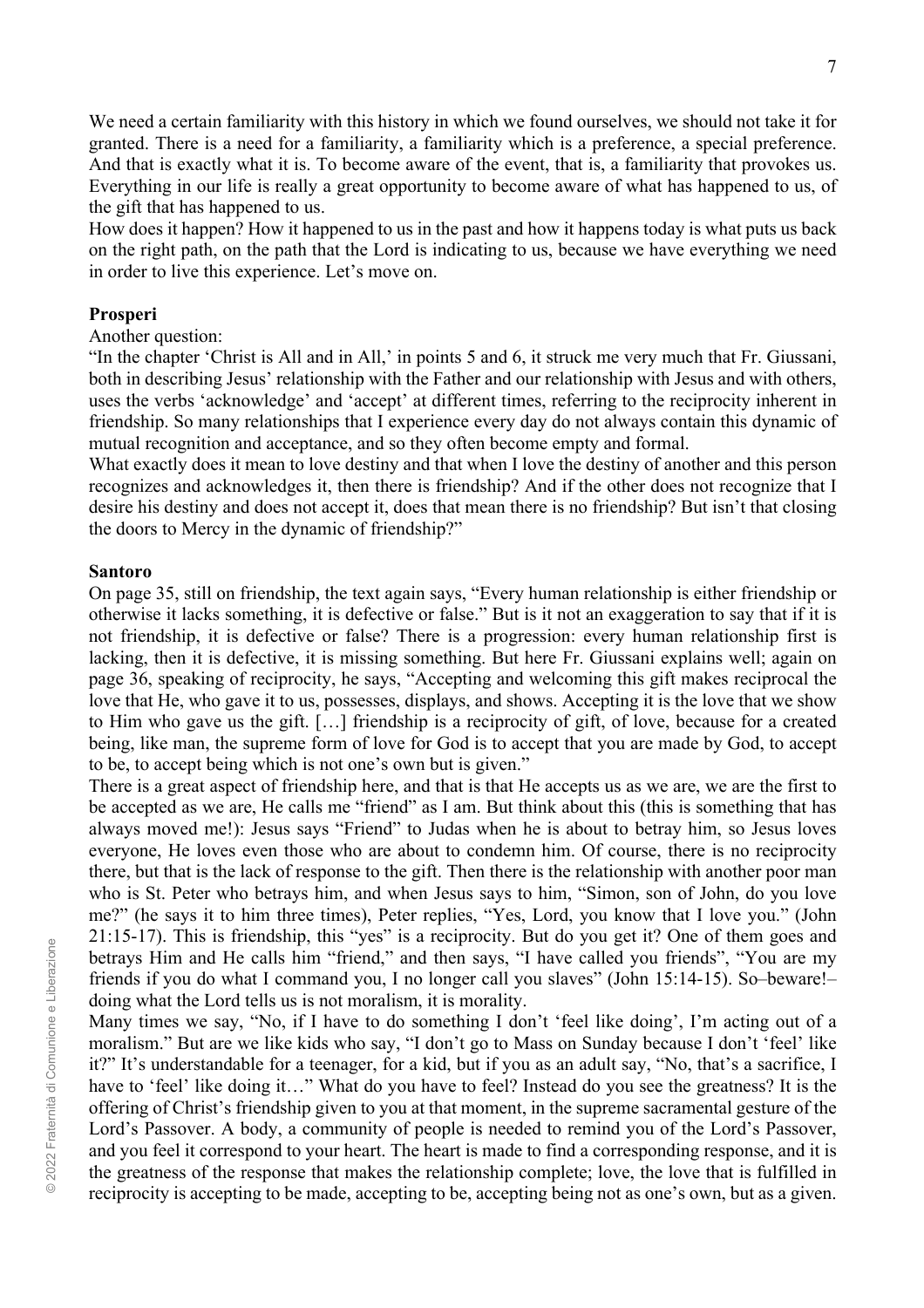So the experience of friendship is the fulfillment of affection. And then the Lord continues (John 15:12-17), "I no longer call you slaves […] I have called you friends" "No one has greater love than this, to lay down one's life for one's friends. […] It was not you who chose me, but I who chose you," and that is what I remind all friends who are struggling in their vocation, "But you have been chosen". It is an invasion of a great tenderness and love. I've said enough.

### **Prosperi**

Here's the last question, "In the School of Community we read, 'Hence the obedience that safeguards order in society. But what really safeguards order in society is authority: *Let every person be subordinate to the higher authorities, for there is no authority except from God, and those that exist have been established by God.* […] *For rulers are not a cause of fear to good conduct; Be subject to every human institution for the Lord's sake*.' (pp. 27-28) I understand that God is the ultimate source of authority, and it is not one's own authority. I understand that God does not cause evil to man, but allows it; I understand that through evil the mercy of the Mystery is revealed. But, as a History professor, who has to speak tomorrow about the Nazi regime and Stalinism, how can I explain all the evil they objectively brought on to man and at the same time affirm that we must submit to human institutions because 'there is no authority except from God?' Or, even more current, how can one say that Putin in Ukraine must be followed, as an institution of government, 'for the Lord's sake'?"

#### **Santoro**

This question brings us back to current events because as always, and rightly, the School of Community is not a far-removed and lofty meditation, but has to do with the everyday, including war. Let's look at how the Pope is acting in this situation, let's look at what he is doing these days: is he calling us to submit to human institutions? No. To the judgments of the self-righteous ones? No. He is judging human authorities, with every intervention he is making a judgement. He is praying and inviting us to pray for human authorities to bend to the will of God who wants peace. God wants man to be happy and therefore he wants people to be at peace. So it's not a going along with the current events… if you have to talk about Nazism and communism, you have to express a judgment, as the Pope is expressing a judgment about the war in Ukraine: in no uncertain terms, and the more time passes, the louder his voice becomes. It is important that within the situation we maintain this judgment: not a "neither with Ukraine nor with Putin," position, but a similar position to the Pope's, which keeps peace as a priority over everything else. And then within that, the urgency of negotiation, the urgency of all other means, and in this way the Pope, insofar as it is possible, says, "I'm going to Kiev," when it is no longer possible he says, "I'm not going there anymore," if then an alternative solution opens up he goes there; he is fully immersed in reality.

In history we are not exempt from the drama of choosing: we have to choose, we have to intervene, just as we are called to intervene for elections. We have the municipal elections in Taranto; all the parties (almost all, in short!) came to the Bishop and of course one accepts them, what would you do? You start a dialogue and say, "Make sure the common good, life and health are at the forefront. No more pollution, let's change course. And then let's save jobs. And then no more exaggerated redundancy funds," etc. I don't get on soapboxes, that would be too much… But one has to intervene in reality, one doesn't stand by; one doesn't remain passive, but one intervenes, one intervenes with a judgment on how to carry out the good of the person and the good of society. I said, "But are any of you concerned about these thousands and thousands of kids leaving the South to go to the North or to Europe and elsewhere? But why don't you create serious technical and higher vocational training institutes?" etc. In short, you enter reality starting from a judgment, which is the judgement that the Holy Father has in every situation and that we learn within our companionship, within our friendship.

### **Prosperi**

If I may, I would add a very small note. This emphasis by Giussani is really about the human structure that makes us up. Because it is one thing to conceive of ourselves as an authority over our own I, it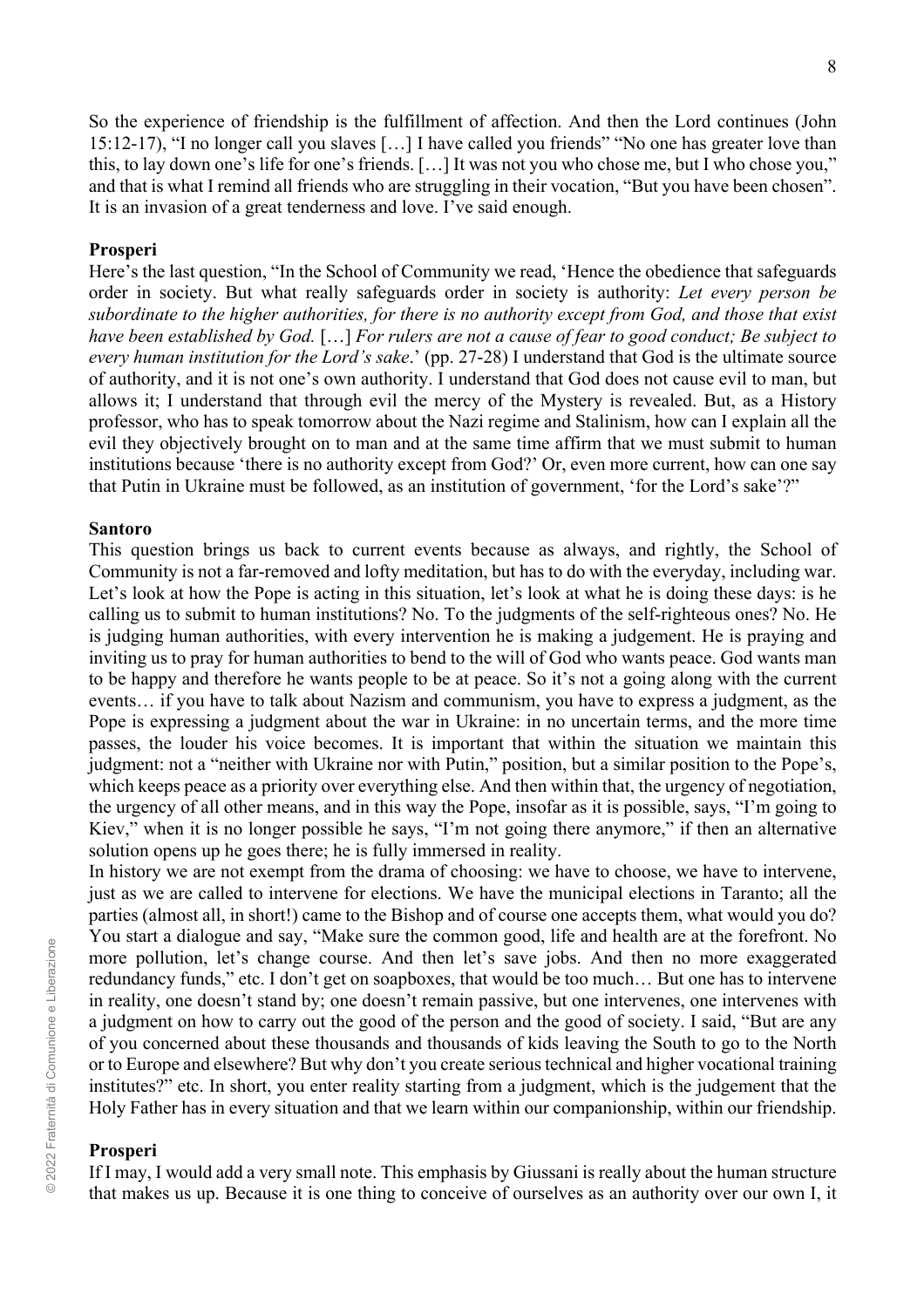is another thing to conceive of ourselves as dependent on God and therefore also on the circumstances in which God puts us. So within any circumstance, respecting any circumstance, we can live–as Fr. Filippo said–the reality that is given to us to the fullest, where the criterion of judgment is not necessarily dictated by what our boss may say, but by the correspondence between the given circumstance and my heart, that is destiny. Each one of us has the opportunity to acknowledge within the path of life that through following someone, we are helped to go deeper and deeper into who we are. Because I believe that the big issue here is not so much between a good and a bad authority; we can all understand this difference when we hear talk about Stalin. The problem is not so much that, the problem is to recognize oneself as dependent or to conceive oneself as alone.

The last question that emerged from the School of Community reading concerns the theme of mercy: "What does it mean that Mystery as mercy remains the last word on my parents' illness or war?"

### **Santoro**

Well, let's finish with this question about mercy. Mercy remains the last word, Don Giussani said so in the 1998 meeting of the movements with John Paul II. Here we touch the very heart of the mystery of reality. In the mystery of reality there is this mercy within, at the root of it all. To answer the question, I recalled a fact that Fr. Giussani recounts several times. The episode narrated is the story of that mother who met Fr. Giussani in the confessional and told him, "Two years ago, my husband died. I had two children. One went crazy because of his father's death and killed his brother [just imagine how dramatic!]. Now he is in a prison for the criminally insane in Bologna. All of a sudden, I am totally alone." The church was all bare, but it had a large crucifix behind the altar; and Fr. Giussani, after a few moments of silence (as what can one say in the face of such situations?), said to her, "'Listen [...] now please get up, go and sit right there in front of that crucified man, and look at Him: if you have something to say, say it to Him.' She would not move [...] he heard her utter, 'You're right.'" (L. Giussani quoted in A. Savorana, *The Life of Luigi Giussani*, Montreal: McGill-Queen's University Press 2018, p. 144). This is the point: mercy is a presence, which introduces a crack of new light into a deep darkness, and it is the presence of Christ's cross and resurrection. Think of the friends we lost to Covid! How many I had to say goodbye to without even celebrating Mass, welcoming the hearse at the church door amidst the weeping of their wives, children, and friends! Truly a heartbreak! And there one must rely on the mystery of reality. "Who will separate us from the love of Christ?" These words are pronounced in that weeping and with all one's heart. Do you understand? If the Lord were not present, it would all be for nothing.

But then I was reminded of another, milder example contained in Padre Pio's biography. Padre Pio gives the example of a woman, a mother weaving a tapestry at the loom, the child is standing at her feet, asking her why she is putting so much effort into such an ugly piece [because the child from below sees all the interwoven threads]. The child could only see a flood of threads, weaves, warp and weft which were a great mess. Then the mother took the child in her arms, showed him the work from above, from the right perspective and not upside down as the child saw it, no longer all mixed up, and lo and behold, the threads were joined together to form a stupendous work. Christ entrusted Himself to the Father, and we also entrust ourselves to Him and are with Him. Do you see? We are just like that child looking at an unfinished image, but someone takes us in their arms (like that mother) and holds us, and makes us say goodbye to friends who leave us with a broken heart; but not without hope, as we are literally taken up in an embrace. This is just as true for our Christian friends from Nigeria: it is truly a huge pain and suffering. It is the same, the same. The press didn't talk about it, they only talked about it on the first day and after that they ignored it, but that's the way it is. So many times we see the warp and the weft all mixed up: "But how? How did this happen? This doesn't make sense etc."; and then we rely on the Lord, on his historical presence, on the journey we're on in the life of the Church, of the charism, just where Christ has made himself present. And therefore the Mystery, ontology, sustains us and saves us.

I really wanted to end by reading another text by Fr. Giussani, which gives the reason for everything he did: "Beyond the Wall of Dreams", a 1991 writing on why all the work he did came about; he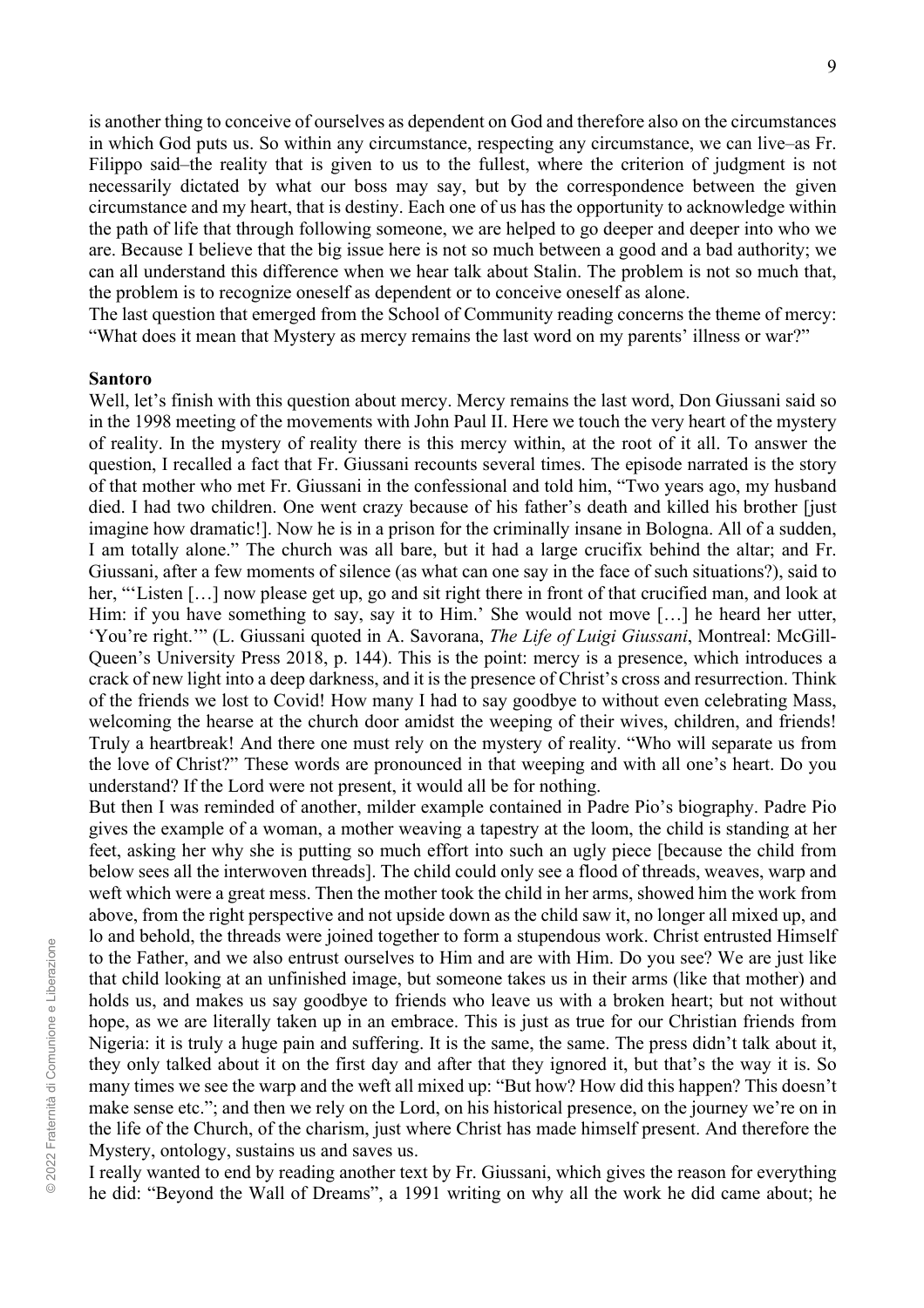explains it to the young people like this: "The beginning of all that was born […] is the desire that people understand […] what their hearts are made for; that people may understand a little more the Destiny for which they are made; [the surprise in the morning is knowing that I get up for a destiny which is good]; that people may understand a little more that life is a task." We are not self-made, ontology: we are not self-made. "We did not make ourselves. […] The urgent needs that spur us on within our personality have not been built by us. [...] To claim happiness in life," says Fr Giussani, "is a dream. To live life walking toward happiness is an ideal. […] The ideal, on the other hand, points in a direction that we do not determine [the heart follows what corresponds to it, correspondence points to our destiny]. […] Following this direction, even with strenuous effort [we said it today: through sacrifice, with effort] even going against the waves […], the ideal with the passage of time, becomes real. It becomes real in a different way than how one would have thought; always different, always more true; [what a great thing! At fifty years old it is not the same as when I was twenty-four…]. […] Happiness is not a present event. It is the great promise of the future; it is destiny. However, in life, the experience of reality insofar as it is in harmony, insofar as it is made for destiny, insofar as it makes us tend toward destiny […]. This destiny has a name in history: it is called Jesus Christ. Vocation, therefore, is embracing all circumstances by obeying, adhering, carrying out what Christ wants from you". (L. Giussani, "Beyond the Wall of Dreams," in *CL-Communion & Liberation Magazine*, 1 (1992): pp. 3-9)

In short, we are on a journey–together, not alone–which is bringing us to a fullness, because He has come to encounter us: God all in all (as we have been told) through Jesus, Christ, who is all and in all.

Thank you.

## **Prosperi**

Thank you Fr. Filippo.

Work of School of Community. As anticipated at the Fraternity Exercises, this summer through September we will be working on the text of the Exercises, "Christ, the Life of Life." The booklet with the reflections proposed by Father Mauro-Giuseppe Lepori and the assembly can be found as an attachment to the June edition of *Tracce* and on the CL website in pdf and ePub format. Currently the booklet is available in Italian; translations into other languages will be posted as they become available.

In working on the Exercises let's continue to keep in mind the text *To Give One's Life for the Work of Another* on which we have been working this year.

In September we will give new indications regarding the work of School of Community for the coming months and any other possible meetings online.

Fr. Giussani Centenary Exhibition. The digital exhibition created for the Centenary of Fr. Giussani's birth, presented at the Fraternity Exercises, will be available soon.

I invite everyone to visit the exhibition, giving themselves time to enjoy the richness of the many audio and video contributions it contains. Let us be struck by these, starting with the sincere question of being able to discover first of all more about who Fr. Giussani is. While visiting it, let's be free and creative in thinking of new ways in which to propose the content to our friends, relatives, colleagues, both by spreading the link to the exhibition personally or through organized gatherings in which the content of the exhibition may be presented.

Community vacations. As we know, this summer it will finally be possible to propose community vacations with more freedom, given the reduction of anti-Covid restriction measures. In a dialogue with the other leader friends concerning what we are most interested in deepening during these moments of living together, we thought of proposing a "title" to everyone, which can serve as a useful trail: "The Teacher is here and he is asking for you." (John 11:28) The sentence recalls Fr. Mauro's